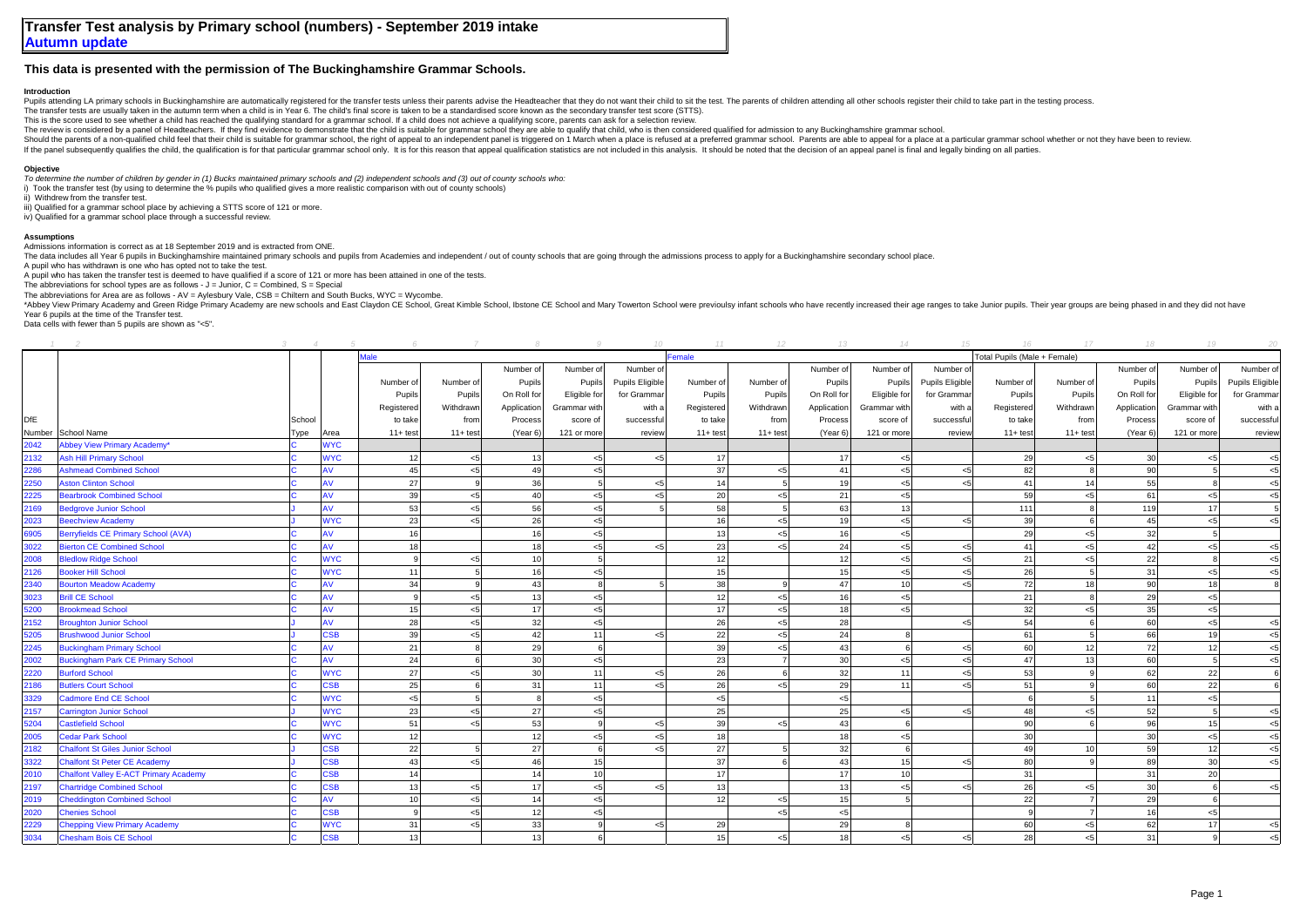|              |                                                                          |        |                               | <b>Male</b>     |                | emale        |                |                 |                |                 | Total Pupils (Male + Female) |                      |                 |            |                 |             |                |                 |
|--------------|--------------------------------------------------------------------------|--------|-------------------------------|-----------------|----------------|--------------|----------------|-----------------|----------------|-----------------|------------------------------|----------------------|-----------------|------------|-----------------|-------------|----------------|-----------------|
|              |                                                                          |        |                               |                 |                | Number of    | Number of      | Number o        |                |                 | Number of                    | Number of            | Number of       |            |                 | Number of   | Number of      | Number of       |
|              |                                                                          |        |                               | Number of       | Number of      | Pupils       | Pupils         | Pupils Eligible | Number of      | Number of       | Pupils                       | Pupils               | Pupils Eligible | Number of  | Number of       | Pupils      | Pupils         | Pupils Eligible |
|              |                                                                          |        |                               | Pupils          | Pupils         | On Roll for  | Eligible for   | for Gramma      | Pupils         | Pupils          | On Roll for                  | Eligible for         | for Gramma      | Pupils     | Pupils          | On Roll for | Eligible for   | for Gramma      |
|              |                                                                          |        |                               | Registered      | Withdrawn      | Application  | Grammar with   | with            | Registered     | Withdrawn       | Application                  | Grammar with         | with a          | Registered | Withdrawn       | Application | Grammar with   | with a          |
| <b>DfE</b>   |                                                                          | School |                               | to take         | from           | Process      | score of       | successfu       | to take        | from            | Process                      | score of             | successful      | to take    | from            | Process     | score of       | successfu       |
| Number       | School Name                                                              | Type   | Area                          | $11+ test$      | $11 + test$    | (Year 6)     | 121 or more    | review          | $11 + test$    | $11 + test$     | (Year 6)                     | 121 or more          | review          | $11+ test$ | $11+ test$      | (Year 6)    | 121 or more    | review          |
| 2235         | <b>Claytons Primary School</b>                                           |        | <b>WYC</b>                    | 17              | $< 5$          | 21           | < 5            |                 | 20             | 5               | 25                           | 6                    | $5$             | 37         | $\mathsf{Q}$    | 46          |                | $< 5$           |
| 3309         | <b>Cuddington and Dinton CE School</b>                                   |        | AV                            | 10              | $< 5$          | 12           | < 5            |                 | 10             | < 5             | 13                           | $<$ 5                | $5$             | 20         | $\overline{5}$  | 25          | $<$ 5          | $< 5$           |
| 3038         | <b>Curzon CE Combined School</b>                                         |        | $\overline{\text{S}}\text{B}$ | 8               | $< 5$          | 10           | < 5            | $\leq$          | 8              | 5 <sub>5</sub>  | 13                           | < 5                  |                 | 16         |                 | 23          | $< 5$          | $<$ 5           |
| 5208         | <b>Danesfield School</b>                                                 |        | <b>WYC</b>                    | 29              | $< 5$          | 31           | $\mathbf{9}$   |                 | 26             | < 5             | 29                           | 10                   | $5$             | 55         | 5               | 60          | 19             | $<$ 5           |
| 2013         | Denham Green E-ACT Academy                                               |        | <b>SB</b>                     | 5               | $< 5$          | $\mathbf{g}$ |                |                 | 14             | $< 5$           | 17                           | $<$ 5                |                 | 19         | $\overline{7}$  | 26          | < 5            |                 |
| 2000         | Disraeli School and Children's Centre - The                              |        | <b>WYC</b>                    | 26              | $< 5$          | 30           | < 5            |                 | 31             | < 5             | 34                           | < 5                  | $<$ 5           | 57         | $\overline{7}$  | 64          | -51            | $<$ 5           |
| 2035         | <b>Dorney School</b>                                                     |        | <b>SB</b>                     | 15              | $< 5$          | 16           | < 5            |                 | 12             | $< 5$           | 15                           | < 5                  | $5$             | 27         | < 5             | 31          |                | $<$ 5           |
| 2009         | Downley School, The                                                      |        | <b>WYC</b>                    | 26              | $< 5$          | 29           | 10             |                 | 27             | < 5             | 29                           | 10 <sup>1</sup>      | 5               | 53         | 5               | 58          | 20             | $\leq$ 5        |
| 2025         | <b>East Claydon CE School</b>                                            |        | AV                            |                 |                |              |                |                 |                |                 |                              |                      |                 |            |                 |             |                |                 |
| 2033<br>2282 | <b>Edlesborough School</b>                                               |        | SB                            | 17<br>32        | $< 5$<br>$< 5$ | 19<br>34     | < 5<br>17      |                 | -9<br>23       | < 5             | 9<br>25                      | 11                   | $<$ 5           | 26<br>55   | < 5<br>< 5      | 28<br>59    | $<$ 5<br>28    | $<$ 5           |
| 2043         | <b>Elangeni School</b><br><b>Elmhurst School</b>                         |        | AV                            | 22              | $< 5$          | 26           | < 5            |                 | 27             | $\mathbf{q}$    | 36                           | $<$ 5                | $5$             | 49         | 13              | 62          | 5              | < 5             |
| 2142         | <b>Farnham Common Junior School</b>                                      |        | <b>SB</b>                     | 25              | < 5            | 26           | 9              |                 | 29             | $5\overline{5}$ | 34                           | < 5                  | $5$             | 54         | 6               | 60          | 10             |                 |
| 2507         | <b>Foxes Piece School</b>                                                |        | <b>WYC</b>                    | 23              |                | 31           | 5              |                 | 21             | $\mathbf{Q}$    | 30                           | < 5                  |                 | 44         | 17              | 61          | 6              |                 |
| 3330         | <b>Frieth CE Combined School</b>                                         |        | <b>WYC</b>                    | $\overline{7}$  |                |              | < 5            |                 | 11             |                 | 11                           | < 5                  | $5$             | 18         |                 | 18          | $<$ 5          | $<$ 5           |
| 2017         | <b>George Grenville Academy</b>                                          |        | ۹V                            | 12              | < 5            | 15           | < 5            | $\leq$          | 10             | < 5             | 12                           | $<$ 5                |                 | 22         | $\overline{5}$  | 27          | $< 5$          | $<$ 5           |
| 5210         | Gerrards Cross CE School - The                                           |        | <b>SB</b>                     | 32              | $< 5$          | 34           | 14             | $<$ 5           | 25             | $< 5$           | 26                           | 15                   | 5               | 57         | < 5             | 60          | 29             | 6               |
| 3063         | <b>Great Horwood CE School</b>                                           |        | w                             | 14              |                | 14           | < 5            |                 | 12             |                 | 12                           | < 5                  | 5               | 26         |                 | 26          | -5             | $<$ 5           |
| 3039         | <b>Great Kimble CE School</b>                                            |        | <b>VYC</b>                    |                 |                |              |                |                 |                |                 |                              |                      |                 |            |                 |             |                |                 |
| 3040         | <b>Great Kingshill CE Combined School</b>                                |        | <b>WYC</b>                    | 30 <sup>l</sup> | -5             | 35           | 5              | <5              | 19             | < 5             | 21                           | $\overline{7}$       |                 | 49         |                 | 56          | 12             | < 5             |
| 3036         | <b>Great Missenden CE Combined School</b>                                |        | <b>SB</b>                     | 34              | $< 5$          | 38           | 13             |                 | 24             | < 5             | 26                           |                      | 5               | 58         | $\mathbf{6}$    | 64          | 20             | $<$ 5           |
| 2039         | <b>Green Ridge Primary Academy</b>                                       |        |                               |                 |                |              |                |                 |                |                 |                              |                      |                 |            |                 |             |                |                 |
| 2167         | <b>Grendon Underwood Combined School</b>                                 |        | AV                            | 6               | $< 5$          | 10           |                |                 | $\overline{5}$ | < 5             | ĥ                            |                      |                 | 11         | 5               | 16          |                | $< 5$           |
| 2276         | <b>Haddenham Community Junior School</b>                                 |        | AV                            | 44              | $\overline{7}$ | 51           | 8              |                 | 26             | 6               | 32                           | < 5                  |                 | 70         | 13              | 83          | 12             |                 |
| 2333         | <b>Halton Community Combined School</b>                                  |        | AV                            | $\overline{7}$  | $< 5$          | $\mathbf{g}$ | < 5            |                 | 14             |                 | 21                           | $<$ 5                | $<$ 5           | 21         | 9               | 30          | < 5            | $<$ 5           |
| 5202         | <b>Hamilton Academy</b>                                                  |        | <b>WYC</b>                    | 41              | $5$            | 44           | 12             |                 | 40             | 6               | 46                           | < 5                  | $5$             | 81         | $\mathbf{9}$    | 90          | 14             | < 5             |
| 2233         | Hannah Ball School                                                       |        | <b>WYC</b>                    | 9               |                | -9           |                |                 | 12             | $< 5$           | 15                           | < 5                  |                 | 21         | < 5             | 24          | < 5            |                 |
| 3072         | Hawridge & Cholesbury CE School                                          |        | <b>SB</b>                     | $\mathbf{8}$    | -5             | 13           | < 5            |                 | 14             |                 | 14                           | < 5                  |                 | 22         | 5               | 27          | 5              |                 |
| 2162         | <b>Haydon Abbey School and Pre-School</b>                                |        | AV                            | 30              | $< 5$          | 31           | < 5            |                 | 30             | < 5             | 31                           |                      |                 | 60         | < 5             | 62          | < 5            | $<$ 5           |
| 3333         | <b>Hazlemere CE Combined School</b>                                      |        | <b>WYC</b>                    | 14              |                | 19           | < 5            |                 | 13             | $<$ 5           | 14                           | < 5                  | $5$             | 27         | $\mathbf{6}$    | 33          | 6              | $<$ 5           |
| 3025         | <b>High Ash CE Primary School</b>                                        |        | AV                            | 14              |                | 14           | < 5            |                 | 10             | 6               | 16                           | < 5                  | 5               | 24         | 6               | 30          | $\overline{7}$ | < 5             |
| 3334         | <b>High Wycombe CE Combined School</b>                                   |        | <b>NYC</b>                    | 14              | $< 5$          | 15           | < 5            |                 | 11             | < 5             | 15                           | < 5                  |                 | 25         | 5               | 30          | 5              |                 |
| 2352         | <b>Highworth Combined School and Nursery</b>                             |        | <b>WYC</b>                    | 24              | $< 5$          | 26           | $\overline{7}$ |                 | 30             | $<$ 5           | 34                           | < 5                  |                 | 54         | 6               | 60          |                |                 |
| 2200         | <b>Holmer Green Junior School</b>                                        |        | <b>CSB</b>                    | 29              | $< 5$          | 33           | 5              |                 | 20             |                 | 26                           | < 5                  | $<$ 5<br>$5$    | 49         | 10 <sup>1</sup> | 59<br>28    | $\mathbf{q}$   | $<$ 5           |
| 2345<br>3347 | <b>Holtspur School &amp; Pre-School</b>                                  |        | <b>SB</b><br><b>WYC</b>       | 11<br>40        | $< 5$          | 13<br>47     | 5<br>18        |                 | 15<br>29       | $\overline{7}$  | 15<br>36                     | $\overline{5}$<br>-6 | $5$             | 26<br>69   | < 5<br>14       | 83          | 10<br>24       | < 5             |
| 2242         | <b>Holy Trinity CE (Aided) School</b><br><b>Hughenden Primary School</b> |        | <b>NYC</b>                    |                 | $5$            |              | < 5            |                 | 10             | < 5             | 13                           | < 5                  | 5               | 18         | < 5             | 22          |                | $<$ 5<br><5     |
| 3335         | <b>Ibstone CE Primary School</b>                                         |        | <b>WYC</b>                    |                 |                |              |                |                 |                |                 |                              |                      |                 |            |                 |             |                |                 |
| 2060         | <b>Ickford School</b>                                                    |        | AV                            | 9               | < 5            | 11           | < 5            |                 |                | < 5             |                              | < 5                  |                 | 15         | < 5             | 19          |                |                 |
| 2168         | ver Heath Junior School                                                  |        | <b>SB</b>                     | 31              | $< 5$          | 35           | 6              | <5              | 21             | < 5             | 22                           | < 5                  |                 | 52         | 5               | 57          |                | $<$ 5           |
| 2061         | <b>Iver Village Junior School</b>                                        |        | <b>SB</b>                     | 19              | $< 5$          | 23           | < 5            | $\leq$          | 19             | $\overline{7}$  | 26                           | 5                    |                 | 38         | 11              | 49          | $\mathbf{R}$   | $<$ 5           |
| 2018         | <b>Ivingswood Academy</b>                                                |        | <b>SB</b>                     | 6               | $< 5$          | 10           |                |                 | 11             | < 5             | 13                           |                      |                 | 17         | 6               | 23          |                |                 |
| 2199         | <b>Juniper Hill School</b>                                               |        | <b>WYC</b>                    | 31              | $< 5$          | 33           | 9              | <5              | 25             | < 5             | 27                           |                      |                 | 56         | < 5             | 60          | 17             | $5$             |
| 3377         | <b>Kings Wood School and Nursery</b>                                     |        | <b>WYC</b>                    | 27              | $< 5$          | 30           | < 5            |                 | 30             |                 | 30                           | < 5                  | 5               | 57         | < 5             | 60          | < 5            | $<$ 5           |
| 2015         | ace Hill Academy                                                         |        | ۹V                            | 11              | $< 5$          | 12           |                |                 | 8              | < 5             | $\mathbf{q}$                 |                      |                 | 19         | < 5             | 21          |                |                 |
| 2228         | <b>Lane End Primary School</b>                                           |        | <b>NYC</b>                    | $\overline{5}$  |                | 5            |                | 5>              | 16             | < 5             | 17                           | < 5                  |                 | 21         | < 5             | 22          | < 5            | $< 5$           |
| 2226         | <b>Lent Rise School</b>                                                  |        | <b>SB</b>                     | 31              | < 5            | 34           | 6              |                 | 20             | < 5             | 24                           |                      | $<$ 5           | 51         |                 | 58          | 14             | $<$ 5           |
| 2068         | <b>Ley Hill School</b>                                                   |        | <b>CSB</b>                    | 11              | $< 5$          | 12           | < 5            |                 | 15             | < 5             | 17                           | 5                    | $5$             | 26         | < 5             | 29          | 6              | $5$             |
| 2153         | <b>Little Chalfont Primary School</b>                                    |        | <b>SB</b>                     | 19              | $< 5$          | 20           | 6              | < 5             | 14             |                 | 14                           | $\overline{7}$       |                 | 33         | $<$ 5           | 34          | 13             | $5$             |
| 2071         | <b>Little Kingshill Combined School</b>                                  |        | CSB                           | 15              |                | 15           | < 5            | < 5             | 15             | $<$ 5           | 17                           | 6                    |                 | 30         | $< 5$           | 32          | 10             | $< 5$           |
| 2261         | Long Crendon School                                                      |        | AV                            | 8               | $< 5\,$        | - 9          |                |                 | 16             | $5\phantom{.0}$ | 21                           | $<$ 5                | $5$             | 24         | 6               | $30\,$      | $<$ 5          |                 |
| 3043         | <b>Longwick CE Combined School</b>                                       |        | <b>WYC</b>                    | 14              | $< 5$          | 18           | $<$ 5          |                 | 9              | $<$ 5           | 10                           | $<$ 5                |                 | 23         | 5 <sup>1</sup>  | 28          | 8              |                 |
| 5206         | Loudwater Combined School                                                |        | <b>WYC</b>                    | 8               | $< 5$          | 10           |                |                 | 13             | < 5             | 16                           | $<$ 5                |                 | 21         | 5 <sub>l</sub>  | 26          | < 5            |                 |
| 2263         | <b>Manor Farm Community Junior School</b>                                |        | <b>WYC</b>                    | 26              | $< 5$          | 30           | 5 <sup>1</sup> |                 | 22             | 6               | 28                           | < 5                  | $5$             | 48         | 10              | 58          |                | $< 5$           |
| 3012         | Marsh Gibbon CE Primary School                                           |        | <b>AV</b>                     | 10              | $< 5$          | 11           |                |                 | $\overline{7}$ |                 | $\overline{7}$               |                      |                 | 17         | < 5             | 18          |                |                 |
| 2007         | Mary Towerton School at Studley Green - The                              |        | <b>WYC</b>                    |                 |                |              |                |                 |                |                 |                              |                      |                 |            |                 |             |                |                 |
| 2006         | <b>Millbrook Combined School</b>                                         |        | <b>WYC</b>                    | 28              | $< 5$          | 29           | < 5            | $<$ 5           | 29             | < 5             | 30 <sup>1</sup>              | < 5                  | $<$ 5           | 57         | < 5             | 59          | 5              | $5$             |
| 3046         | Monks Risborough CE Primary School                                       |        | <b>WYC</b>                    | 12              | 5 <sup>1</sup> | 17           | $<$ 5          |                 | 11             | < 5             | 13                           | $<$ 5                | $5$             | 23         | 7               | 30          |                | $< 5$           |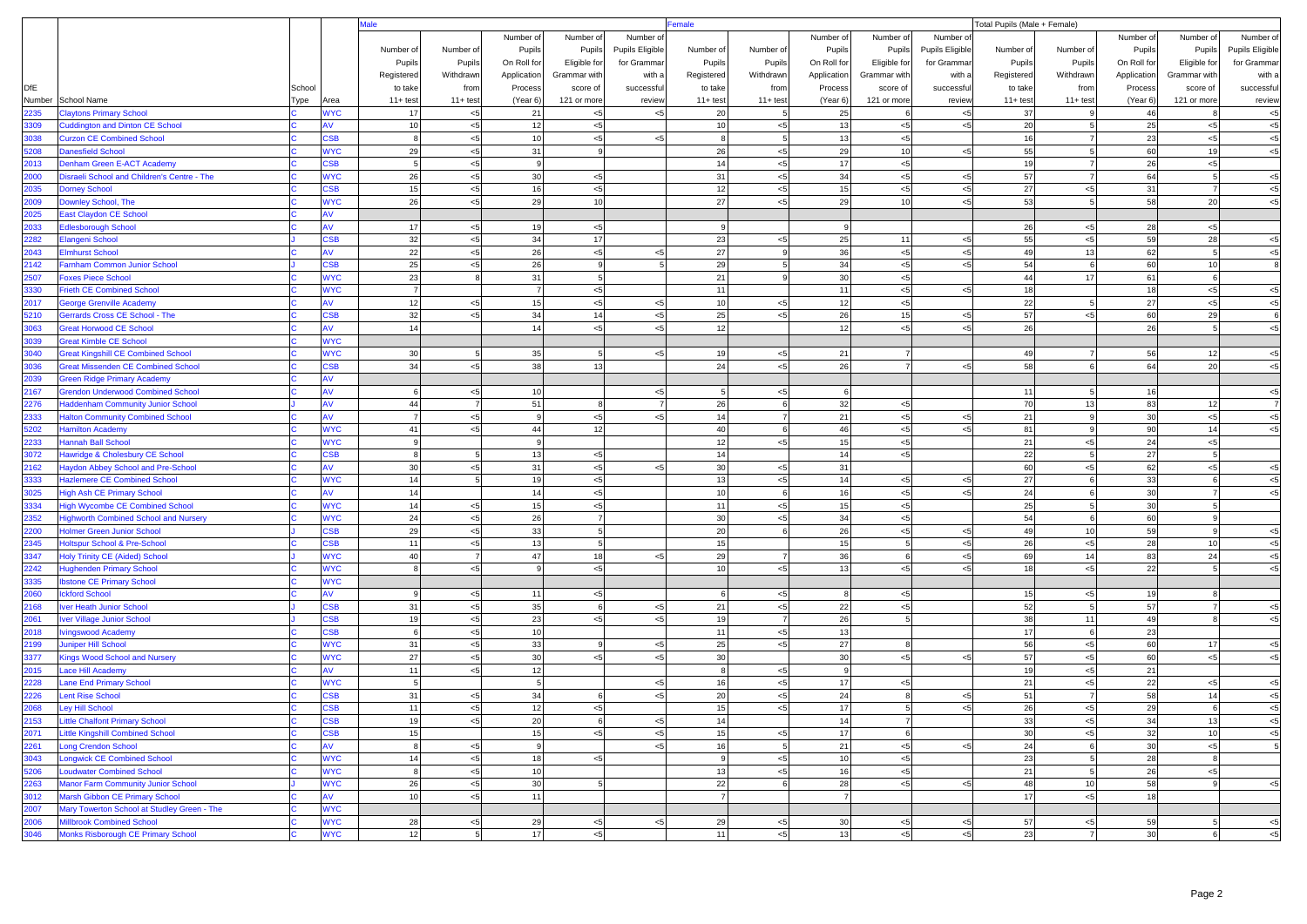|              |                                                                        |        |                         | <b>Male</b>    | emale            |                |                  |                 |                      | Total Pupils (Male + Female) |                      |                |                 |             |                      |             |                   |                 |
|--------------|------------------------------------------------------------------------|--------|-------------------------|----------------|------------------|----------------|------------------|-----------------|----------------------|------------------------------|----------------------|----------------|-----------------|-------------|----------------------|-------------|-------------------|-----------------|
|              |                                                                        |        |                         |                |                  | Number of      | Number of        | Number o        |                      |                              | Number of            | Number of      | Number of       |             |                      | Number of   | Number of         | Number of       |
|              |                                                                        |        |                         | Number of      | Number of        | Pupils         | Pupils           | Pupils Eligible | Number of            | Number of                    | Pupils               | Pupils         | Pupils Eligible | Number of   | Number of            | Pupils      | Pupils            | Pupils Eligible |
|              |                                                                        |        |                         | Pupils         | Pupils           | On Roll for    | Eligible for     | for Gramma      | Pupils               | Pupils                       | On Roll for          | Eligible for   | for Gramma      | Pupils      | Pupils               | On Roll for | Eligible for      | for Gramma      |
|              |                                                                        |        |                         | Registered     | Withdrawn        | Application    | Grammar with     | with            | Registered           | Withdrawn                    | Application          | Grammar with   | with a          | Registered  | Withdrawn            | Application | Grammar with      | with a          |
| <b>DfE</b>   |                                                                        | School |                         | to take        | from             | Process        | score of         | successful      | to take              | from                         | Process              | score of       | successful      | to take     | from                 | Process     | score of          | successfu       |
| Number       | School Name                                                            | Type   | Area                    | $11+ test$     | $11+ test$       | (Year 6)       | 121 or more      | review          | $11+ test$           | $11 + test$                  | (Year 6)             | 121 or more    | review          | $11 + test$ | $11+ test$           | (Year 6)    | 121 or more       | review          |
| 2335         | <b>Naphill &amp; Walters Ash School</b>                                |        | <b>WYC</b>              | 26             | 10               | 36             | $< 5$            |                 | 14                   | $< 5$                        | 18                   | < 5            | $<$ 5           | 40          | 14                   | 54          |                   |                 |
| 3061         | <b>Newton Longville CE Primary School</b>                              |        | ۹V                      | 9              | $< 5$            | 11             | < 5              |                 | 10                   | $\overline{7}$               | 17                   | < 5            | $5$             | 19          | 9                    | 28          | $<$ 5             | $< 5$           |
| 3014         | <b>North Marston CE School</b>                                         |        |                         | < 5            | $5\overline{5}$  | $\overline{7}$ | < 5              |                 | < 5                  | < 5                          | 5                    | < 5            |                 | 6           | $\mathbf{6}$         | 12          | $< 5$             |                 |
| 2001         | <b>Jak Green School</b>                                                |        | AV                      | 32             | $< 5$            | 36             | < 5              |                 | 23                   | < 5                          | 25                   |                | $<$ 5           | 55          |                      | 61          | $<$ 5             | < 5             |
| 3100         | <b>Oakley CE Combined School</b>                                       |        |                         | $\overline{7}$ |                  | $\overline{7}$ | < 5              |                 | $\overline{7}$       |                              | $\overline{7}$       | < 5            |                 | 14          |                      | 14          | < 5               |                 |
| 2184         | <b>Oakridge School</b>                                                 |        | <b>WYC</b>              | 27             | < 5              | 30             | < 5              | <5              | 28                   |                              | 28                   | < 5            | $5$             | 55          | < 5                  | 58          | < 5               | $<$ 5           |
| 3375         | <b>Our Lady's Catholic Primary School</b>                              |        | SB                      | 15             | $< 5\,$          | 17             | $6 \overline{6}$ |                 | 11                   | < 5                          | 15                   | 6              |                 | 26          |                      | 32          | 12                | $<$ 5           |
| 5201         | <b>Overstone Combined School</b>                                       |        |                         | 11             | $< 5$            | 12             | < 5              |                 | 15                   | 5 <sub>5</sub>               | 20                   | < 5            |                 | 26          |                      | 32          | 6                 |                 |
| 3015         | <b>Padbury CE School</b>                                               |        | AV                      | < 5            | $< 5\,$          | -6             | < 5              |                 | 6                    | < 5                          | 10                   | < 5            | $<$ 5           | 10          | 6                    | 16          | 6                 | $5$             |
| 2204         | <b>Prestwood Junior School</b>                                         |        | <b>SB</b>               | 22             | $< 5$            | 26             | 11               |                 | 30                   | $< 5$                        | 34                   | 9              | 5               | 52          | 8                    | 60          | 20                | < 5             |
| 2024<br>3074 | Princes Risborough Primary School                                      |        | <b>VYC</b><br>١V        | 18<br>11       | $< 5$            | 22             | < 5              | <5              | 13<br>6              | $< 5$                        | 16                   | < 5            |                 | 31<br>17    | < 5                  | 38<br>21    | $<$ 5             | $<$ 5           |
|              | <b>Quainton CE School</b>                                              |        |                         | 9              |                  | 11<br>-9       |                  |                 | $\overline{5}$       | < 5                          | 10<br>$\overline{7}$ |                |                 |             |                      | 16          |                   | $< 5$           |
| 3339         | Radnage CE Primary School                                              |        | <b>NYC</b><br><b>SB</b> | 25             |                  | 36             | < 5              |                 |                      | $<$ 5<br>$\mathbf{Q}$        | 24                   | $<$ 5          |                 | 14<br>40    | < 5                  | 60          | 7<br>$\mathbf{q}$ |                 |
| 2292         | <b>Robertswood School</b>                                              |        |                         |                | 11               |                | $\overline{7}$   |                 | 15                   |                              |                      | < 5            | $<$ 5           |             | 20                   |             |                   | $< 5$           |
| 2038<br>3326 | <b>Roundwood Primary School</b><br>Seer Green CE School                |        | AV<br><b>SB</b>         | 10<br>21       | $< 5$<br>$< 5\,$ | 11<br>24       | < 5<br>< 5       | < 5             | 11<br>8              |                              | 11                   | < 5<br>< 5     | $<$ 5<br>$5$    | 21<br>29    | < 5<br>< 5           | 22<br>32    | < 5<br>7          | $<$ 5<br>< 5    |
| 2255         | <b>Spinfield School</b>                                                |        | <b>WYC</b>              | 14             | $< 5$            | 17             | 8                | $\leq 5$        | 13                   | < 5                          | 17                   | $\mathbf{q}$   |                 | 27          | $\overline{7}$       | 34          | 17                | < 5             |
| 3367         | <b>St Edward's Catholic Junior School</b>                              |        |                         | 27             | $< 5$            | 31             | 5                |                 | 28                   | $6 \overline{6}$             | 34                   | $\mathbf{R}$   | $<$ 5           | 55          | 10                   | 65          | 13                | $<$ 5           |
| 3008         | St James and St John CE Primary School                                 |        |                         | $\mathsf{Q}$   | $< 5$            | 13             | < 5              |                 | 13                   | $<$ 5                        | 14                   | < 5            | 5               | 22          | 5                    | 27          | $< 5$             | $<$ 5           |
| 3336         | St John's CE Primary School, Lacey Green                               |        | <b>WYC</b>              | 18             | -6               | 24             | 5                | < 5             | 14                   | < 5                          | 15                   | < 5            | $5$             | 32          | $\overline{7}$       | 39          | 7                 | $<$ 5           |
| 3371         | St Joseph's Catholic Primary School                                    |        | <b>SB</b>               | 25             | $< 5$            | 27             | 8                | <5              | 29                   | 8                            | 37                   | 8              | $< 5$           | 54          | 10                   | 64          | 16                | $< 5$           |
| 3376         | <b>St Louis Catholic Primary School</b>                                |        |                         | 8              |                  | 13             | < 5              |                 | 12                   | $< 5$                        | 15                   | $<$ 5          | $<$ 5           | 20          | 8                    | 28          |                   | $<$ 5           |
| 3328         | St Mary & All Saints CE Primary School                                 |        | S <sub>SB</sub>         | 27             | $5$              | 29             | 16               | $\leq 5$        | 29                   | < 5                          | 31                   | 13             |                 | 56          | < 5                  | 60          | 29                | $<$ 5           |
| 3320         | St Mary's CE Primary School, Amersham                                  |        | <b>SB</b>               | 19             | $< 5$            | 20             | 8                |                 | 27                   | < 5                          | 29                   | -8             | $<$ 5           | 46          | < 5                  | 49          | 16                | $<$ 5           |
| 3020         | <b>St Mary's CE School</b>                                             |        |                         | 30             | $< 5\,$          | 31             | 10               | <5              | 29                   | < 5                          | 30                   | 5              | $5$             | 59          | < 5                  | 61          | 15                | $<$ 5           |
| 3053         | St Mary's Farnham Royal CE Primary School                              |        | SSB                     | 19             | $< 5\,$          | 22             | < 5              |                 | 24                   | $< 5$                        | 28                   | < 5            |                 | 43          |                      | 50          | 6                 |                 |
| 3017         | <b>St Michael's CE Combined School</b>                                 |        | w                       | 26             | $< 5$            | 28             | < 5              | <5              | 13                   | < 5                          | 17                   | $<$ 5          | $5$             | 39          | 6                    | 45          | 6                 | $<$ 5           |
| 4701         | <b>St Michael's Catholic School</b>                                    |        | <b>NYC</b>              | 25             | $< 5$            | 29             | 5                |                 | 32                   | < 5                          | 33                   | $\overline{7}$ |                 | 57          | 5                    | 62          | 12                |                 |
| 3346         | <b>St Nicolas' CE Combined School</b>                                  |        | <b>SB</b>               | 16             | $< 5$            | 18             | < 5              | <5              | 12                   | < 5                          | 14                   | < 5            |                 | 28          | < 5                  | 32          |                   | $<$ 5           |
| 3342         | <b>St Paul's CE Combined School</b>                                    |        | <b>WYC</b>              | 12             | $< 5$            | 13             | < 5              |                 | 15                   | < 5                          | 18                   |                | $<$ 5           | 27          | < 5                  | 31          | 10                | $<$ 5           |
| 3361         | <b>St Peter's Catholic Primary School</b>                              |        | <b>WYC</b>              | 12             | < 5              | 14             | < 5              | $\leq 5$        | 18                   |                              | 18                   |                | $5$             | 30          | < 5                  | 32          | < 5               | $<$ 5           |
| 3102         | <b>St Peter's CE Primary School</b>                                    |        | <b>SB</b>               | 19             | $< 5$            | 20             |                  |                 | 12                   |                              | 12                   | < 5            | $< 5$           | 31          | < 5                  | 32          | $< 5$             | $<$ 5           |
| 2107         | <b>Steeple Claydon School</b>                                          |        |                         | $\overline{7}$ | $< 5$            | 9              |                  | <5              | 10                   | < 5                          | 12                   | < 5            | $5$             | 17          | < 5                  | 21          | $< 5$             | $<$ 5           |
| 2108         | <b>Stoke Mandeville Combined School</b>                                |        | AV                      | 14             | $< 5$            | 15             | < 5              |                 | 11                   | < 5                          | 14                   | < 5            | $5$             | 25          | < 5                  | 29          | < 5               | $<$ 5           |
| 2354         | <b>Stoke Poges School - The</b>                                        |        | <b>SB</b>               | 21             | -5               | 26             | 9                |                 | 33                   | < 5                          | 36                   | 12             | $5$             | 54          | 8                    | 62          | 21                | $<$ 5           |
| 2269         | <b>Stokenchurch Primary School</b>                                     |        | <b>NYC</b>              | 37             |                  | 46             | < 5              | <5              | 37                   | < 5                          | 40                   | $\overline{5}$ | $<$ 5           | 74          | 12                   | 86          | 9                 | < 5             |
| 3028         | <b>Stone CE Combined School</b>                                        |        |                         | 17             | $< 5$            | 18             | < 5              |                 | $\mathbf{q}$         | < 5                          | 12                   | < 5            |                 | 26          | < 5                  | 30          | $< 5$             |                 |
| 3305         | <b>Swanbourne CE VA School</b>                                         |        | AV                      | 13             | < 5              | 14             | < 5              |                 | 15                   |                              | 15                   | -6             |                 | 28          | < 5                  | 29          | 8                 |                 |
| 2205         | <b>Thomas Harding Junior School</b>                                    |        | <b>SB</b>               | 20             | $< 5$            | 21             | 6                | $<$ 5           | 31                   | $\overline{7}$               | 38                   | -6             | $<$ 5           | 51          | 8                    | 59          | 12                | < 5             |
| 2219         | <b>Thomas Hickman School</b>                                           |        |                         | 25             | $< 5$            | 27             |                  |                 | 32                   | < 5                          | 33                   | < 5            |                 | 57          | < 5                  | 60          | < 5               |                 |
| 2280         | <b>Turnfurlong Junior School</b>                                       |        |                         | 37             | 10               | 47             | 5                | < 5             | 35                   | $\overline{7}$               | 42                   | $\mathbf{R}$   | $5$             | 72          | 17                   | 89          | 13                |                 |
| 3056         | <b>Twyford CE School</b>                                               |        | AV                      | 5              | $< 5$            | 6              | < 5              | $<$ 5           | $5$                  | < 5                          | 5                    |                |                 | 9           | < 5                  | 11          | $< 5$             | $<$ 5           |
| 2203         | <b>Tylers Green Middle School</b>                                      |        | <b>WYC</b>              | 29             | $< 5$            | 32             | 10               | <5              | 26                   | < 5                          | 30                   |                | $<$ 5           | 55          |                      | 62          | 17                |                 |
| 2317         | <b>Waddesdon Village Primary School</b>                                |        | AV                      | 6              |                  | 11             | < 5              |                 | 18                   | $< 5$                        | 21                   | < 5            |                 | 24          | 8                    | 32          | $< 5$             |                 |
| 2036         | <b>Naterside Combined School</b>                                       |        | <b>SB</b>               | 11             | $< 5$            | 14             | < 5              | < 5             | -8                   | < 5                          | 12                   | < 5            |                 | 19          | $\overline{7}$       | 26          | $< 5$             | $<$ 5<br>6      |
| 3029         | <b>Wendover CE Junior School</b>                                       |        |                         | 40             |                  | 45             | $\overline{7}$   | $<$ 5           | 45                   | $< 5$                        | 48                   | 12             | $< 5$           | 85          | 8                    | 93          | 19                |                 |
| 2055         | <b>West Wycombe Combined School</b>                                    |        | <b>NYC</b>              | 6              | $< 5$            |                |                  |                 |                      | < 5                          | 10                   | < 5            |                 | 15          | < 5                  | 18          | $<$ 5             | $<$ 5           |
| 3065         | <b>Westcott CE School</b>                                              |        | <b>AV</b>               | 9              | $< 5$            | 12             |                  |                 | < 5                  |                              | < 5                  | $5$            |                 | 10          | < 5                  | 13          | < 5               |                 |
| 3030         | <b>Weston Turville CE School</b>                                       |        | AV                      | 6              | $< 5$            | 10             |                  |                 | 13<br>$\overline{7}$ | 6                            | 19                   | < 5            |                 | 19          | 10<br>$\overline{7}$ | 29          | $<$ 5             |                 |
| 2251<br>2254 | <b>Whitchurch Combined School</b><br><b>Widmer End Combined School</b> |        | AV<br><b>WYC</b>        | 15<br>14       | $< 5$<br>$< 5$   | 19<br>15       | $<$ 5<br>< 5     | $<$ 5           | 16                   | < 5<br>< 5                   | 10<br>17             | < 5            |                 | 22<br>30    | $< 5$                | 29<br>32    | < 5<br>< 5        | $<$ 5           |
| 2288         |                                                                        |        | AV                      | 42             | $< 5$            | 46             | < 5              |                 | 42                   | < 5                          | 44                   | 6              | $5$<br>$5$      | 84          | 6                    | 90          | 8                 | $< 5$<br>< 5    |
| 3031         | <b>William Harding School</b><br><b>Wingrave CE Combined School</b>    |        | AV                      | 12             | $< 5$            | 15             | < 5              | $<$ 5           | 5 <sub>5</sub>       | 6                            | 11                   | $<$ 5          | $5$             | 17          | 9                    | 26          | < 5               | $<$ 5           |
| 3101         | <b>Winslow CE School</b>                                               |        | AV                      | 14             | 6                | 20             | < 5              |                 | 20                   | $\overline{7}$               | 27                   | < 5            |                 | 34          | 13                   | 47          | ${<}5$            | $<$ 5           |
| 2041         | <b>Wooburn Green Primary School</b>                                    |        | <b>WYC</b>              | 12             | $< 5$            | 14             |                  |                 | 12                   |                              | 12                   | < 5            |                 | 24          | < 5                  | 26          | < 5               |                 |
| 2143         | <b>Woodside Junior School</b>                                          |        | <b>CSB</b>              | 19             | $< 5$            | 20             | 9                | $<$ 5           | 34                   | 6                            | 40                   | 11             | $<$ 5           | 53          | 7                    | 60          | 20                | $<$ 5           |
| 7003         | <b>Alfriston School</b>                                                |        | <b>WYC</b>              |                | $< 5$            | < 5            |                  |                 |                      |                              |                      |                |                 |             | $< 5$                | < 5         |                   |                 |
| 7013         | <b>Chiltern Wood School</b>                                            |        | <b>WYC</b>              |                |                  |                |                  |                 |                      |                              |                      |                |                 |             |                      |             |                   |                 |
|              |                                                                        |        |                         |                |                  |                |                  |                 |                      |                              |                      |                |                 |             |                      |             |                   |                 |